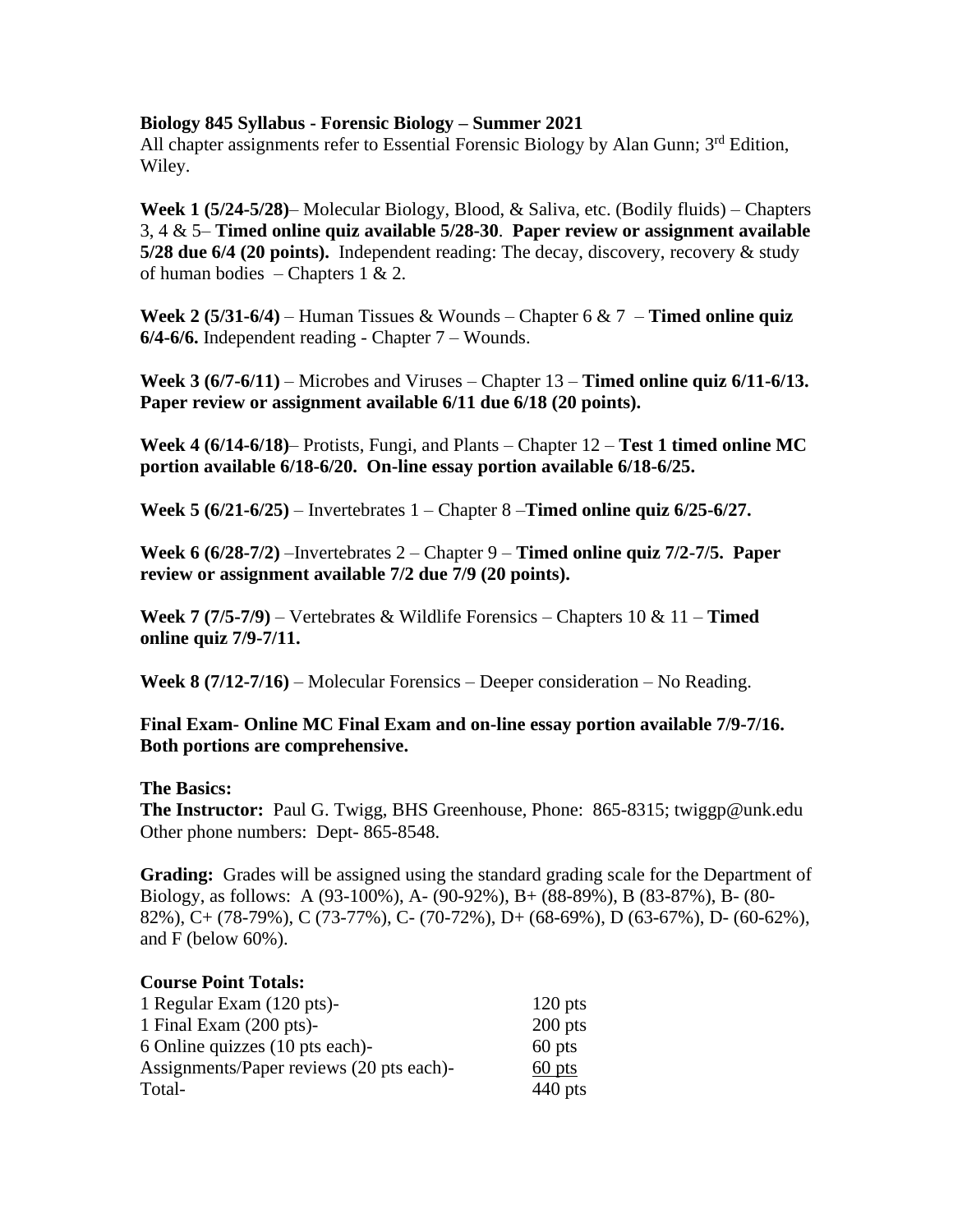### **Course Policies**-

\*All course assignments are to be submitted as email attachments in Microsoft Word format. Yes, I'm picky about it, and will deduct points if I have trouble opening your assignments.

\*Policy on plagiarism: Anyone caught plagiarizing any exercise will receive a 0 for that exercise; subsequent violations will result in referral to the UNK Graduate Committee, Student Conduct Board, and the Vice Chancellor for Academic Affairs for dismissal from the university.

\*Policy on incomplete: To be considered for an incomplete in Biology 845:

1. You must submit the reasons you cannot complete the scheduled work. This must include a copy of your class schedule and description of your responsibilities outside the classroom. This should be done in writing and include confirmation from your employer or doctor when appropriate.

2. You must specify the assignments you have missed and a schedule of plans to complete them.

3. You must submit a copy of the above information to the Chair of the Department of Biology and the Dean of Natural and Social Sciences.

4. Upon completion of items 1-3, your request for an incomplete will be considered. I expect all students to progress through the requirements for Biology 845 in a timely fashion. Unless your circumstance is quite remarkable, do not consider an incomplete.

\*Tests and quizzes will not be rescheduled without valid reason.

# **Students with Disabilities**

It is the policy of the University of Nebraska at Kearney to provide flexible and individualized reasonable accommodation to students with documented disabilities. To receive accommodation services for a disability, students must be registered with the UNK Disabilities Services for Students (DSS) office, 175 Memorial Student Affairs Building, 308-865-8214 or by email [unkdso@unk.edu](mailto:unkdso@unk.edu)

### **UNK Statement of Diversity & Inclusion:**

UNK stands in solidarity and unity with our students of color, our LatinX and international students, our LGBTQIA+ students and students from other marginalized groups in opposition to racism and prejudice in any form, wherever it may exist. It is the job of institutions of higher education, indeed their duty, to provide a haven for the safe and meaningful exchange of ideas and to support peaceful disagreement and discussion. In our classes, we strive to maintain a positive learning environment based upon open communication and mutual respect. UNK does not discriminate on the basis of race, color, national origin, age, religion, sex, gender, sexual orientation, disability or political affiliation. Respect for the diversity of our backgrounds and varied life experiences is